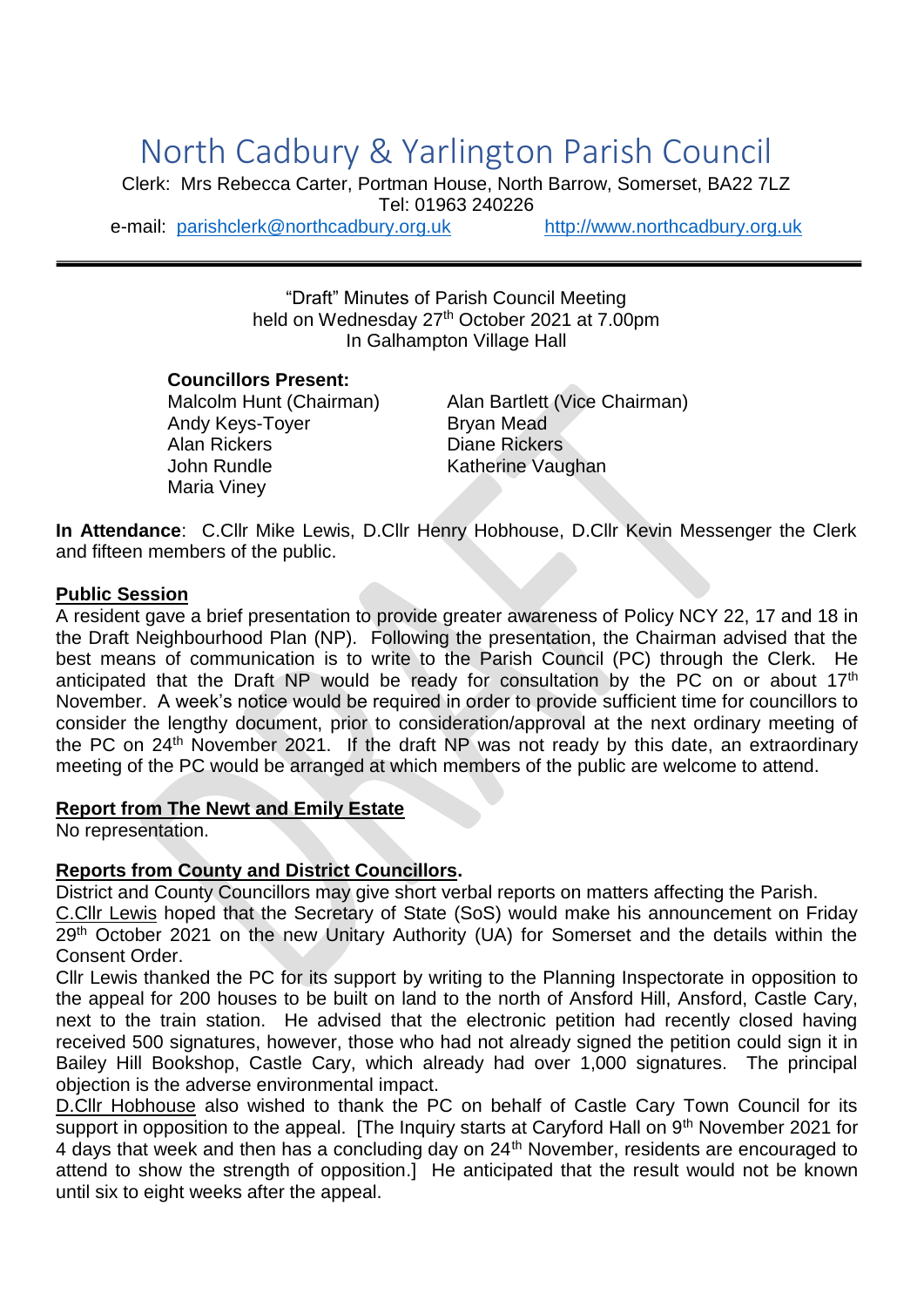Area East recently purchased two thermal imaging cameras, for use by Parish Environmental Champions, to help identify heat loss from houses within the parishes. Grants were available from South Somerset District Council (SSDC) to insulate homes.

Following questioning by a councillor, Cllr Hobhouse confirmed that his Register of Member's Interest was up to date on the SSDC website, including disclosure of hospitality from Mr Koos Bekker for one night at The Newt Hotel, having been his former family seat and sold by his cousin Neil Hobhouse. [D.Cllr Hobhouse has since clarified that he also declares an interest and leaves the meeting when an application from Emily Estate is received by Area East Committee. To ensure representation by the Ward Members, D.Cllr Messenger has never accepted any hospitality from the Emily Estate in order that if an application is deferred to a Ward Member, he can submit his recommendations.

**Action:** Following further discussion regarding The Newt's activities, Cllr Hobhouse agreed to hasten a response to Yarlington residents' recent Freedom of Information (FOI) request. He also agreed to ask Mr Koos Bekker if he would be willing to meet with the PC at the request of the Chariman.

D.Cllr Messenger reported that he had brought up at the recent Area East meeting, councillor and residents' dissatisfaction with the service received from SSDC planning department; its lack of response and enforcement. This was currently being dealt with.

Covid rates were on the increase, especially in Castle Cary. He continues to have admiration for all those involved in the vaccination process at the Haynes Museum and Millbrook Surgery.

# **21/125. Apologies for Absence and to consider the reasons given.**

Council to receive apologies for absence and, if appropriate, to resolve to approve the reasons given.

**RESOLVED**: Apologies were received and accepted from Cllrs Susan Gilbert and Karen Harris.

# **21/126. Declarations of Interest.**

Members to declare any interests they may have in agenda items that accord with the requirements of the Local Authority (Model Code of Conduct) Order LO9-12 May 2018. (NB this does not preclude any later declarations). **RESOLVED**: None.

## **21/127. Minutes.**

To approve the Minutes of the ordinary meeting held on 22<sup>nd</sup> September 2021. **RESOLVED**: The minutes were confirmed as a true record and signed by the Chairman.

## **21/128. Planning.**

a. South Somerset District Council (SSDC Decisions.

The following applications have been determined:

i. **PA 21/02411/HOU**. First floor extension above an existing ground floor extension to create a bathroom and en-suite at The Orchards, Long Street, Galhampton – **APPROVED**.

ii. **PA 21/02012/FUL**. Change of use of land to residential and construction of an outdoor swimming pool at Sandbrook Farm House Cockhill Lane Galhampton – **APPROVED**.

iii. **PA 21/00968/FUL**. Demolition of 2 No. Pratten huts (detached timber-clad temporary buildings) and replacing with 3 No. classrooms in a single-storey extension at North Cadbury C of E School, Chapel Lane, North Cadbury – **APPROVED**.

iv. **PA 21/01270/HOU**. Demolition of existing gazebo, erection of a single storey rear extension, erection of a front porch and erection of a garden shed at The Cheese House, Pound Lane, Yarlington – **APPROVED**.

# **21/129. North Cadbury and Yarlington Neighbourhood Plan Working Group (NPWG).**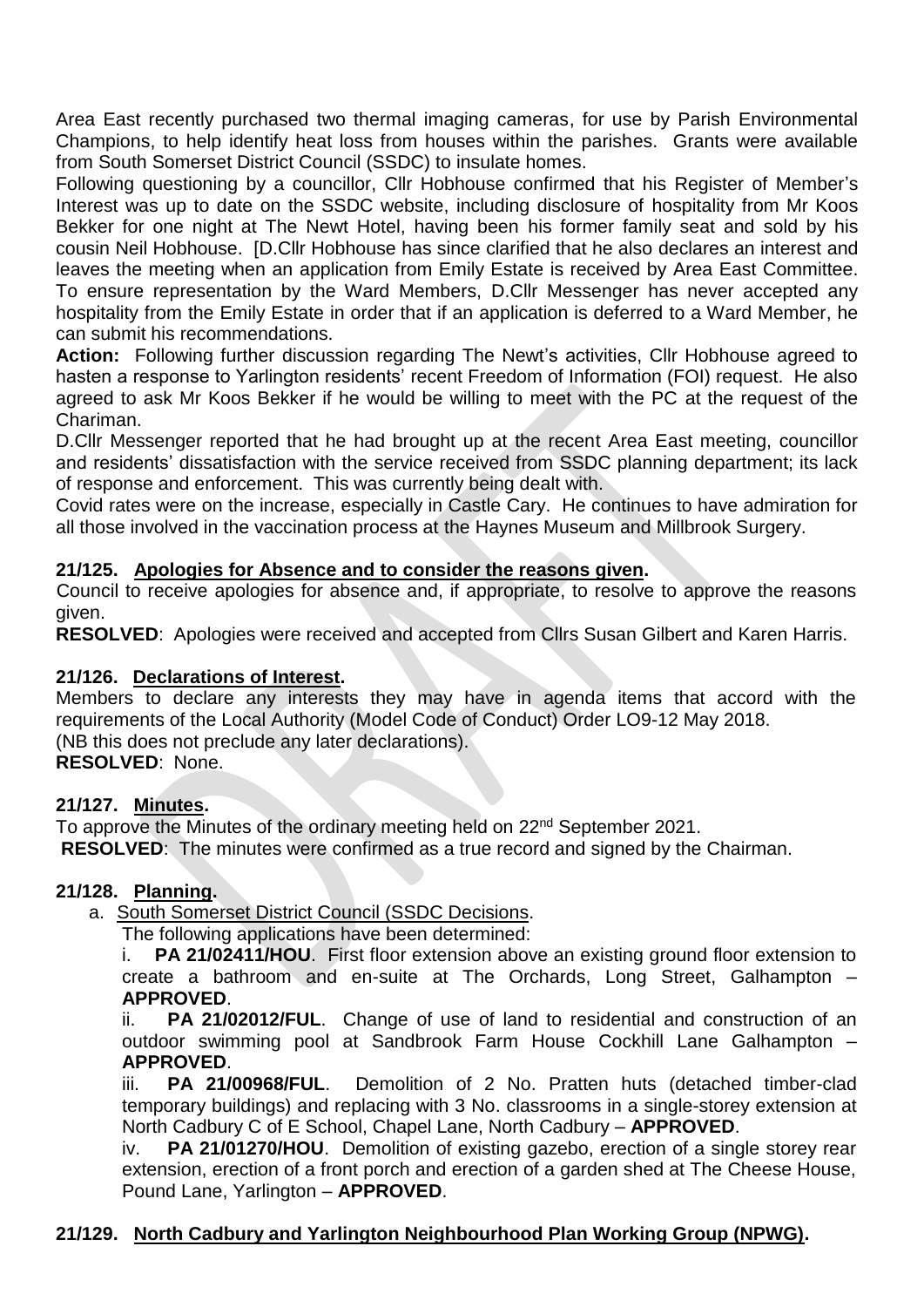Cllr Keys-Toyer gave the following progress report on behalf of the WG:

Work done so far - Pre-submission Consultation with Residents and Stakeholders.

This started as planned on 16<sup>th</sup> July and closed on  $31<sup>st</sup>$  August. Just over a hundred comments forms were received back in addition to other letters and emails, all of which have now been considered. In the light of these the Pre-submission Plan is being updated and modified where appropriate. When this is completed, it will be presented to the PC for approval. Following that it will be submitted to SSDC Planning Authority for their consideration.

# *(Cllr Hobhouse left the meeting at 7.35pm)*

# **21/130. Highways and Rights of Way (RoW) Report.**

a. PC Representatives to provide progress reports.

**RESOLVED**: Cllrs Vaughan and Rundle presented their reports, which can be found at Attachments 1 and 2. Following a brief discussion it was agreed that Cllrs Vaughan and Gilbert would seek permission from North Cadbury Village Hall and The Catash Inn, if their car parks could be suggested as places to park to start the walks in the next print of the circular walks, following an increase in cars parking inconsiderately along Woolston Road, outside the Village Stores. At the request of Cllr Vaughan, the Chairman agreed to write to Mrs Susan Fone thanking her for the immense amount of work she had put in towards the circular walk project.

# **21/131. Finance.**

# a. **Balance of the Councils Bank Account & Bank reconciliation**.

To report on Council's Bank Account.

**RESOLVED**: The Clerk previously circulated the PC Accounts, which were received and approved.

## b. **Accounts for payment**

To review and approve a schedule of items of expenditure:

| Yarlington Village Hall 'SALC Opening Up' & routine grant | £6,050.00 |
|-----------------------------------------------------------|-----------|
| <b>Foot Anstey Legal Fees</b>                             | £1,800.00 |
| NC Village Hall 'SALC Opening Up' & routine grant         | £650.00   |
| Galhampton Village Hall routine grant                     | £100.00   |
| Dorset Planning Consultant Ltd - Invoice 0680 (NP)        | £799.56   |
| Wincanton Digital Print Ltd. - Walk maps                  | £235.20   |
| WesternWeb Ltd. renewal NP domain                         | £132.00   |
| NC Village Hall Hire (£72.50 - NP, £14.00 - PC)           | £86.50    |
| Clerk's Expenses Jul to Oct 21                            | £46.93    |
| SALC Training 15 & 23 Sep 21                              | £70.00    |

**RESOLVED**: Items of expenditure approved unanimously.

c. To approve expenditure from Circular Walks Fund - £100 for additional 20 way number signs and £65 to the Parish Office for printing and folding an additional 240 leaflets. **RESOLVED**: Approved unanimously.

d. To approve expenditure of £300 from RoW Repair Fund for 2 days work in the parish (as circulated), which will be matched with another 2 days funded by County RoW department. **RESOLVED**: Approved unanimously.

# **21/132. The Queen's Platinum Jubilee (2022)**

To discuss participating in the celebrations, which will be held locally across Somerset, as well as nationally, with a specific focus on the bank holiday weekend of the 2<sup>nd</sup> - 5<sup>th</sup> June 2022. Events to include Platinum Jubilee Beacons – 2<sup>nd</sup> June, Big Jubilee Lunch/Street Party –  $5<sup>th</sup>$  June and Queen's Green Canopy – Plant a Tree for the Jubilee.

**RESOLVED**: Cllr Diane Rickers volunteered to co-ordinate the parish celebrations with the various organisations, by forming sub groups, similar to the last Jubilee as co-ordinated by Cllr Alan Bartlett.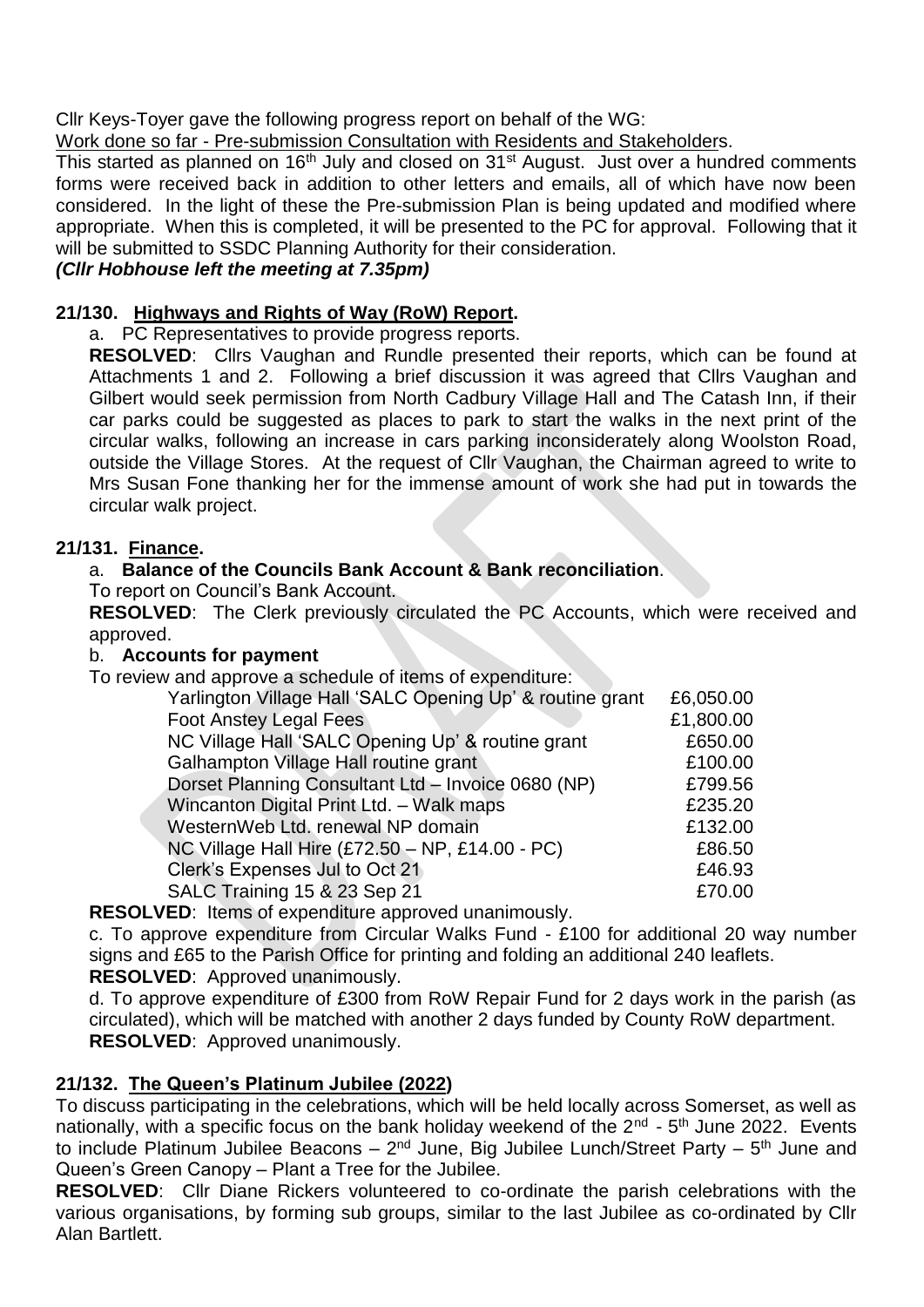# **21/133. Items for Report and Future Business**

a. Cllrs Keys-Toyer and D Rickers recently attended remotely CPRE's 'Rewilding Somerset' event, following which they suggested that the verge opposite North Cadbury Stores would be a good location for 'rewilding' .

b. Cllr Mead wished to thank the PC, on behalf of Yarlington Village Hall, for its assistance with the Hall's successful grant application for £6,000 from the SCC 'Opening Up Safely and Reconnecting Communities' Fund, which will be used towards building a roof structure over the outside patio. They were also looking into the possibility of extending the kitchen.

c. Police Community Support Officer (PCSO) Report. There had been two reported crimes; one burglary and one sexual offence. Opportunist thieves are still touring the area looking for unlocked or poorly secured sheds and garages looking for power tools, chain saws, mowers and similar items. There is an ongoing spate of van breaks at the moment targeting workman's tools.

**Action**: The Clerk agreed to invite the PCSO to attend future meetings.

Next meeting: to be held on Wednesday 24<sup>th</sup> November 2021 at 7.00pm in North Cadbury Village Hall.

There being no further business, the meeting closed at 8.35pm.

Signed ………………………………………….. Dated ………………………….

Chairman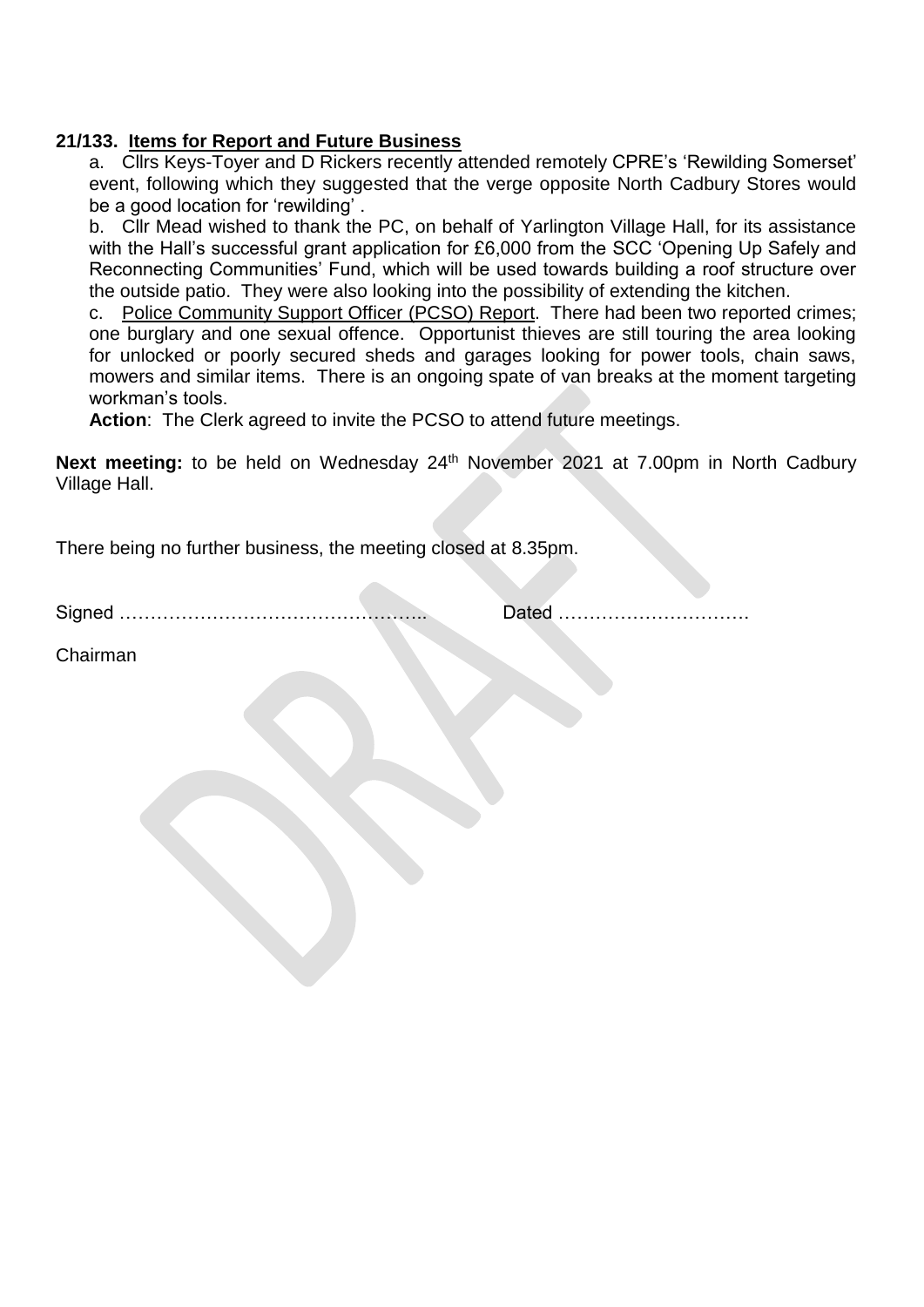#### Attachment 1

#### **North Cadbury and Yarlington Parish Council Rights of Way Report – October 2021**

#### **Issues resolved**

- WN 19/10 Path cleared.
- WN 19/27 Path clear (maize harvested).
- WN 19/68 Finger post removed.
- WN 19/105 Bollards installed
- WN 19/65 RoW officer has agreed that this path may be diverted around headland.

#### **Outstanding Issues**

WN 31/10 Broken gate at Manor Farm \*.

- WN 19/106 Debris under the low bridge. RoW dept. will attend to this when bollards on WN 19/105 are installed. (?)
- WN 19/106 Danger of dead branches falling on path. Paul Longman contacted. (June 2021)
- WN 19/72 & 19/95 Closed until at least Nov. 27<sup>th</sup> for repairs to bridges. Latest information repairs may take a couple of years.
- WN 19/1 (Smallway Lane east) access overgrown, broken stile, no finger post. No access at junction with Frog Lane no stile or way marking. ROW officer aware. Not a priority at this time. (Has been an issue since before Sept. 2019)
- WN 19/2 Fingerpost down. (Reported Dec. 2020)
- WN 19/78 ROW officer has agreed to replace gate at southern entrance to this footpath.
- WN 31/7 Tree down and foliage blocking path. (Reported July 2020*)*
- WN 19/105 Surface of byway to be reinstated.
- WN19/27 Maize harvested but crop for sheep fodder sown. No path. Landowner unknown.
- WN 22/16 Maize harvested but path not reinstated. Land owned by The Newt.
- WN 19/91 Exit to Woolston Road continues to be unofficially diverted. Electric fence has been erected around field. Unprotected wire crosses unofficial stile. (Reported summer 2020 and again directly to ROW officer Feb. 2021)
- WN 19/74 Gate mechanism at Cary Rd. end is very stiff. (Reported April 2021)
- WN 19/25 (Galhampton) Cross piece on stile adrift. (Reported April 2021)
- WN 19/24 Unstable stile by telephone box at Hearn Lane. Dangerous. (Reported April 2021)
- WN 19/44 Maize planted. Path not cut in. (Reported July 2021)
- WN 19/30 Path overgrown. Large root crop emerging making surface uneven and slippery. (Reported Sept. 2021)
- WN 19/30 Tree limb over bridge at junction with WN 19/42. (Reported Sept. 2021)
- WN 19/38 Path has not been cut in. (Reported Sept. 2021)
- WN 19/77 Gate on exit to Ridgeway Lane will not close as gate and post no longer meet.